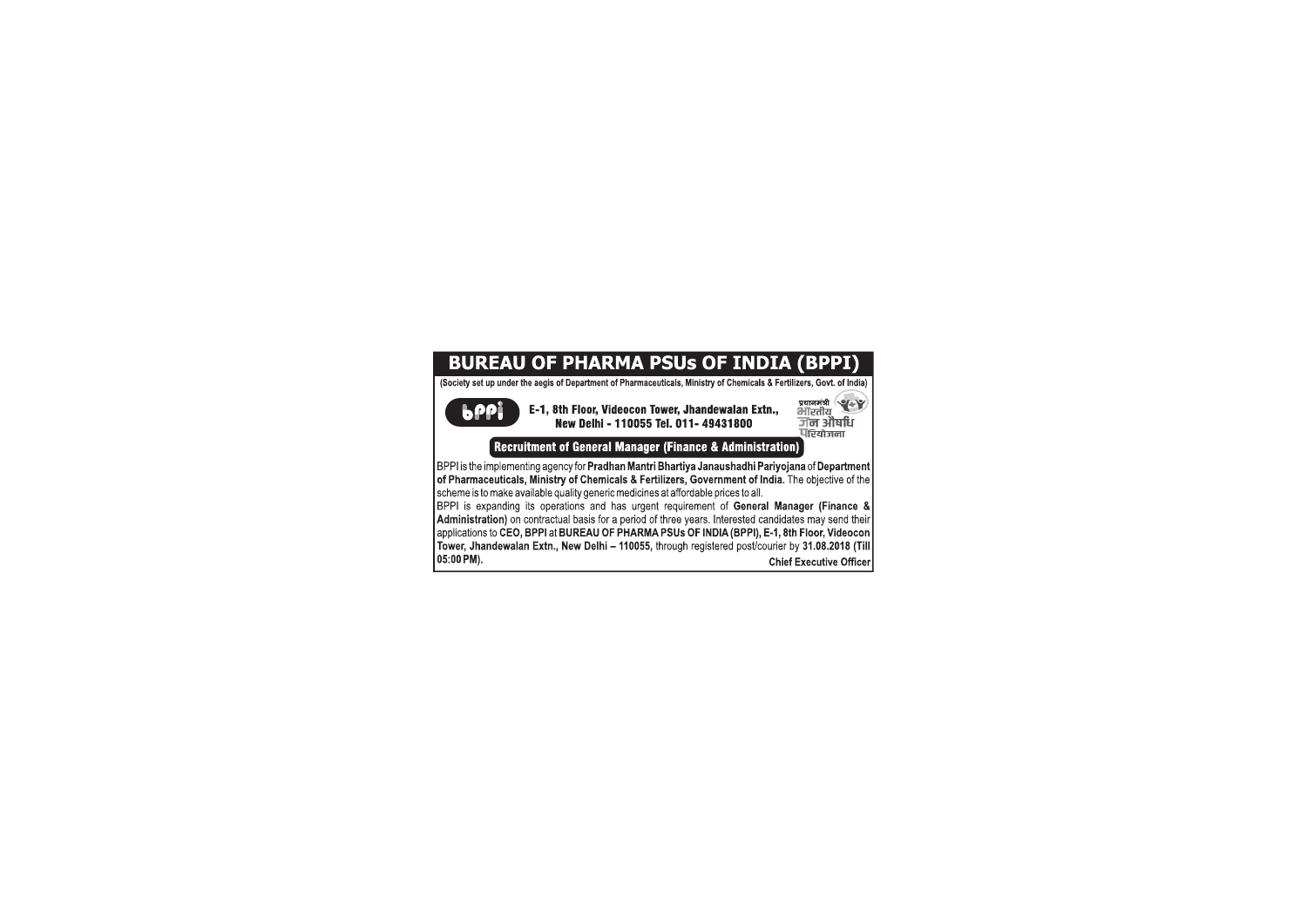## **BUREAU OF PHARMA PUBLIC SECTOR UNDERTAKINGS OF INDIA (BPPI)**

**(Society set up under the aegis of Department of Pharmaceuticals, Government of India) E-1, 8th Floor, Videocon Tower, Jhandewalan Extn., New Delhi - 110055**

#### **Recruitment of General Manager (Finance & Administration)**

BPPI is the implementing agency for **Pradhan Mantri Bhartiya Janaushadhi Pariyojana** of **Department of Pharmaceuticals, Ministry of Chemicals & Fertilizers, Government of India**. The objective of the scheme is to make available quality generic medicines at affordable prices to all. BPPI is expanding its operations and has urgent requirement of **General Manager (Finance & Administration)** on contractual basis for a period of three years. Interested candidates may send their applications to **CEO, BPPI** at **BUREAU OF PHARMA PSUs OF INDIA (BPPI), E-1, 8th Floor, Videocon Tower, Jhandewalan Extn., New Delhi – 110055,** through registered post/courier by **31.08.2018 (Till 05:00 PM).**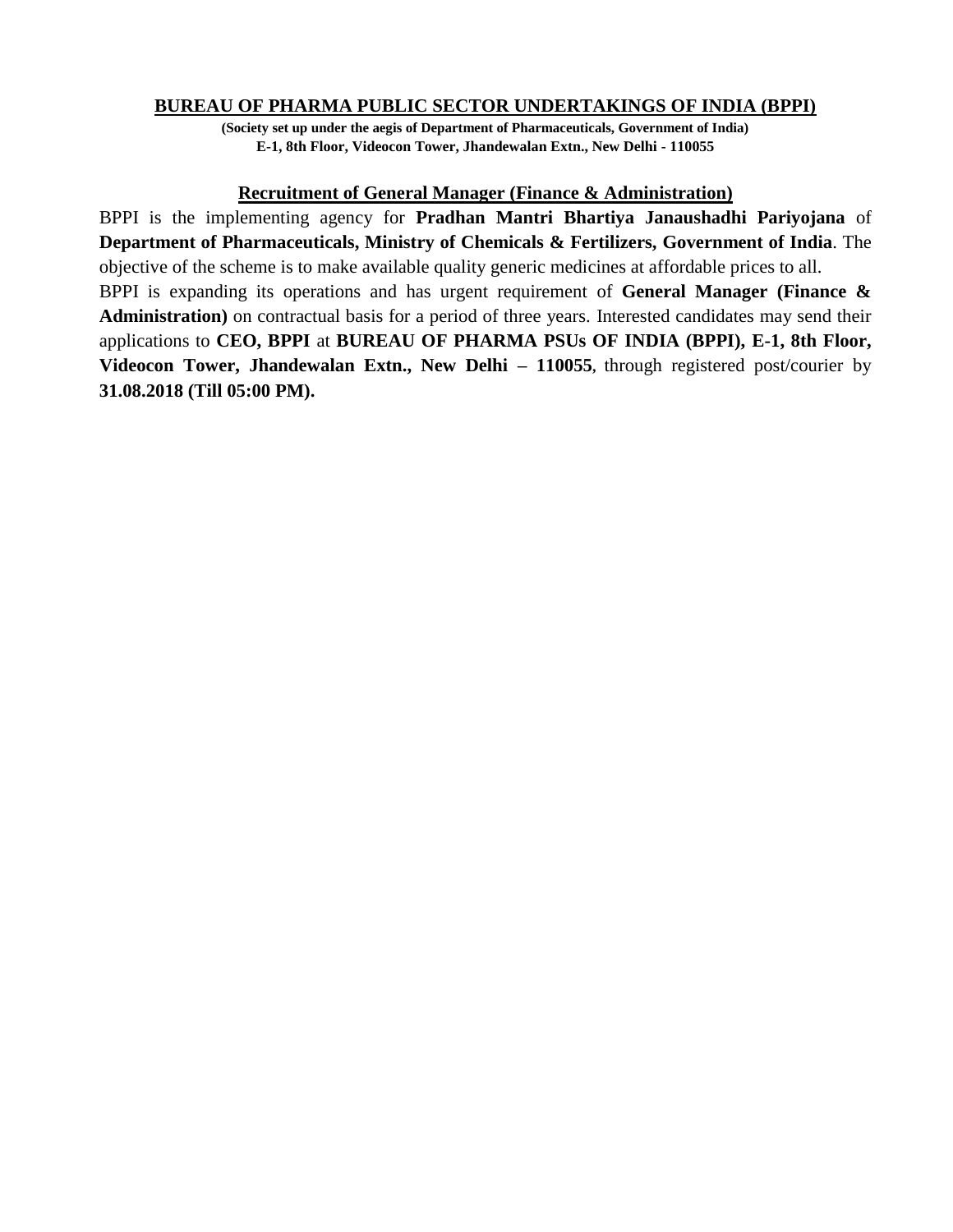# **Details of Post, Eligibility Criteria, Emoluments and Job Description**

| $\mathbf{1}$   | <b>Post Name</b>                           | General Manager (Finance & Administration)                                                                                                                                                                                                                                                                                                                                                                                                                                                                                                                                                                                                                                                                                                                                                                                                                                                                                                                                                                                                                                                                                                                                                                                                                                                                                                                                                                                                                                                                                                                                                                                                                                                                                                                                                                                                                                                                                                                                                                                                                                                   |
|----------------|--------------------------------------------|----------------------------------------------------------------------------------------------------------------------------------------------------------------------------------------------------------------------------------------------------------------------------------------------------------------------------------------------------------------------------------------------------------------------------------------------------------------------------------------------------------------------------------------------------------------------------------------------------------------------------------------------------------------------------------------------------------------------------------------------------------------------------------------------------------------------------------------------------------------------------------------------------------------------------------------------------------------------------------------------------------------------------------------------------------------------------------------------------------------------------------------------------------------------------------------------------------------------------------------------------------------------------------------------------------------------------------------------------------------------------------------------------------------------------------------------------------------------------------------------------------------------------------------------------------------------------------------------------------------------------------------------------------------------------------------------------------------------------------------------------------------------------------------------------------------------------------------------------------------------------------------------------------------------------------------------------------------------------------------------------------------------------------------------------------------------------------------------|
| $\overline{2}$ | No. of Post                                | $01$ (One)                                                                                                                                                                                                                                                                                                                                                                                                                                                                                                                                                                                                                                                                                                                                                                                                                                                                                                                                                                                                                                                                                                                                                                                                                                                                                                                                                                                                                                                                                                                                                                                                                                                                                                                                                                                                                                                                                                                                                                                                                                                                                   |
| 3              | Age                                        | 55 Years                                                                                                                                                                                                                                                                                                                                                                                                                                                                                                                                                                                                                                                                                                                                                                                                                                                                                                                                                                                                                                                                                                                                                                                                                                                                                                                                                                                                                                                                                                                                                                                                                                                                                                                                                                                                                                                                                                                                                                                                                                                                                     |
| $\overline{4}$ | Qualification<br>and Experience            | CA/ICWA with 10 years' post qualification experience in Accounts & Finance or CA<br>(Inter)/ICWA (Inter) with 15 years' post qualification experience in Accounts $\&$ Finance                                                                                                                                                                                                                                                                                                                                                                                                                                                                                                                                                                                                                                                                                                                                                                                                                                                                                                                                                                                                                                                                                                                                                                                                                                                                                                                                                                                                                                                                                                                                                                                                                                                                                                                                                                                                                                                                                                               |
| 5              | <b>Consolidated</b><br><b>Remuneration</b> | Rs. 65,000/-                                                                                                                                                                                                                                                                                                                                                                                                                                                                                                                                                                                                                                                                                                                                                                                                                                                                                                                                                                                                                                                                                                                                                                                                                                                                                                                                                                                                                                                                                                                                                                                                                                                                                                                                                                                                                                                                                                                                                                                                                                                                                 |
| 6              | Conveyance<br><b>Allowance</b>             | Rs. 8,000/-                                                                                                                                                                                                                                                                                                                                                                                                                                                                                                                                                                                                                                                                                                                                                                                                                                                                                                                                                                                                                                                                                                                                                                                                                                                                                                                                                                                                                                                                                                                                                                                                                                                                                                                                                                                                                                                                                                                                                                                                                                                                                  |
| $\overline{7}$ | <b>Telephone</b><br><b>Allowance</b>       | Rs. 2,000/-                                                                                                                                                                                                                                                                                                                                                                                                                                                                                                                                                                                                                                                                                                                                                                                                                                                                                                                                                                                                                                                                                                                                                                                                                                                                                                                                                                                                                                                                                                                                                                                                                                                                                                                                                                                                                                                                                                                                                                                                                                                                                  |
| 8              | <b>Job Description</b>                     | 1. Maintain full control over financial matters and ensure that Government fund is utilized<br>properly by following GFR and CVC guidelines.<br>2. Develop and maintain financial accounting systems for cash management, accounts<br>payable, accounts receivable, credit control, and petty cash.<br>3. Perform financial analysis in areas as forecasting, budgeting, cost reduction analysis, and<br>operational performance, for suggesting appropriate changes in Policy, systems and<br>processes undertake.<br>4. Carry out internal audits of records, expenditure, documents and all other financial<br>transactions.<br>5. Manage monthly closing of financial records and posting of month end information;<br>ensuring accuracy of financial statements.<br>6. Guide F&A team in making the reports on combines spending, saving, strategies of<br>expansion, resources required, cost saving and profit maximization.<br>7. Develop, implement, and ensure compliance with internal financial and accounting<br>policies and procedures and maintain timely and accurate financial statements<br>8. Ensure that all statutory requirements of the organization are met including Sales Tax,<br>Income Tax, Goods and Services Tax etc.<br>9. Develop and implement policies and procedures to ensure that personnel and financial<br>information is secure and stored in compliance with current legislation.<br>10. Maintain full control over HR & Administration, Legal & Vigilance and all<br>communication matters.<br>11. Planning and identifying key areas of HR intervention. Aligning HR strategies and<br>with<br>practices<br>line<br>business<br>goals<br>and<br>in<br>targets.<br>12. Reviewing Policies and procedures relating to talent acquisition, Career progression.<br>Performance Management etc<br>13. Planning and coordinating administrative procedures and systems and devising ways to<br>streamline processes.<br>14. All Governing Council Matters and co-ordination with its members.<br>15. Any other responsibilities assigned by Management |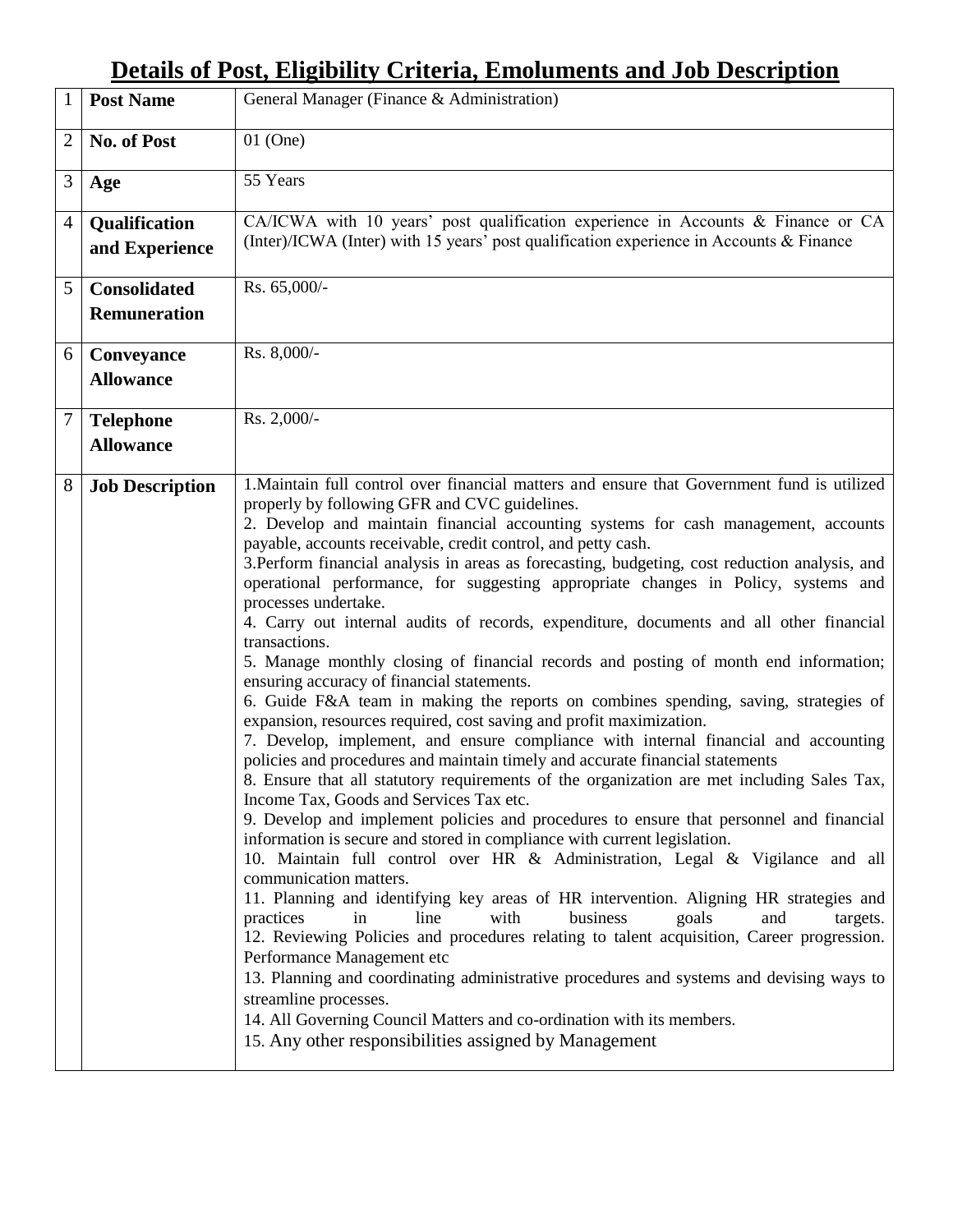## **Selection Process**

The selection process shall be followed by two stage process: **1. Initial Screening 2. Personal Interview**

## **INITIAL SCREENING**

Candidates are requested to fill in the application form complete in all respects. The complete application form has to be submitted at **BUREAU OF PHARMA PSUs OF INDIA (BPPI), E-1, 8th Floor, Videocon Tower, Jhandewalan Extn., New Delhi – 110055,** through registered post/courier/by hand by **31.08.2018 (Till 05:00 PM).** Then the preliminary screening of the application will be done and candidates will be shortlisted for appearing in the Personal Interview.

## **PERSONAL INTERVIEW**

In the second stage, the Personal Interview will be conducted. Based on the credentials and performance in the personal interview the candidates will be shortlisted and the offer of engagement shall be issued to the suitable candidate in the order of merit

**Please also note:** The candidates are required to carry all the supporting documents (marks sheet, degree, experience certificate etc.) in original along with one set of photocopies at the venue for verification. BPPI may adopt higher criteria in case of receipt of more number of applicants meeting eligibility criteria.

## **General Terms & Conditions**

- 1. The appointment is purely on contractual basis and it is not against any permanent vacancy. This placement will not entitle any candidate to claim for regular/ permanent employment in BPPI.
- 2. Candidates should ensure that they fulfill the eligibility criteria prescribed for the post they have applied, in case it is found at any stage of selection process or even after appointment that the candidate has furnished false or incorrect information or suppressed any relevant information/ material facts or does not fulfill the criteria, his / her candidature / services are liable for rejection/ termination without notice. The cut-off date for age, qualification and experience will be 31.07.2018.
- 3. Person having experience of working in Government sector, PSUs and Pharma industry in same profile may get preference.
- 4. The incumbent is liable to be transferred/ posted in any place of India at the discretion of BPPI. The selected candidate should be able to join at the earliest.
- 5. BPPI has the right to reject the entire selection process/advertisement at any stage and the decision of BPPI shall be final in this regard.
- 6. BPPI reserves the right to relax age/experience/qualification & other qualifying criteria in deserving cases. Mere fulfilling of eligibility criteria shall not confer any right to the applicant for being called for the interview/appointment. Canvassing in any form will disqualify the candidate.
- 7. Appointment will be on whole time contractual basis on the following terms & conditions.
	- a) He/She will be entitled to consolidated remuneration, conveyance and telephone allowance as per rules.
	- b) He/She will be entitled to leaves as per BPPI rules.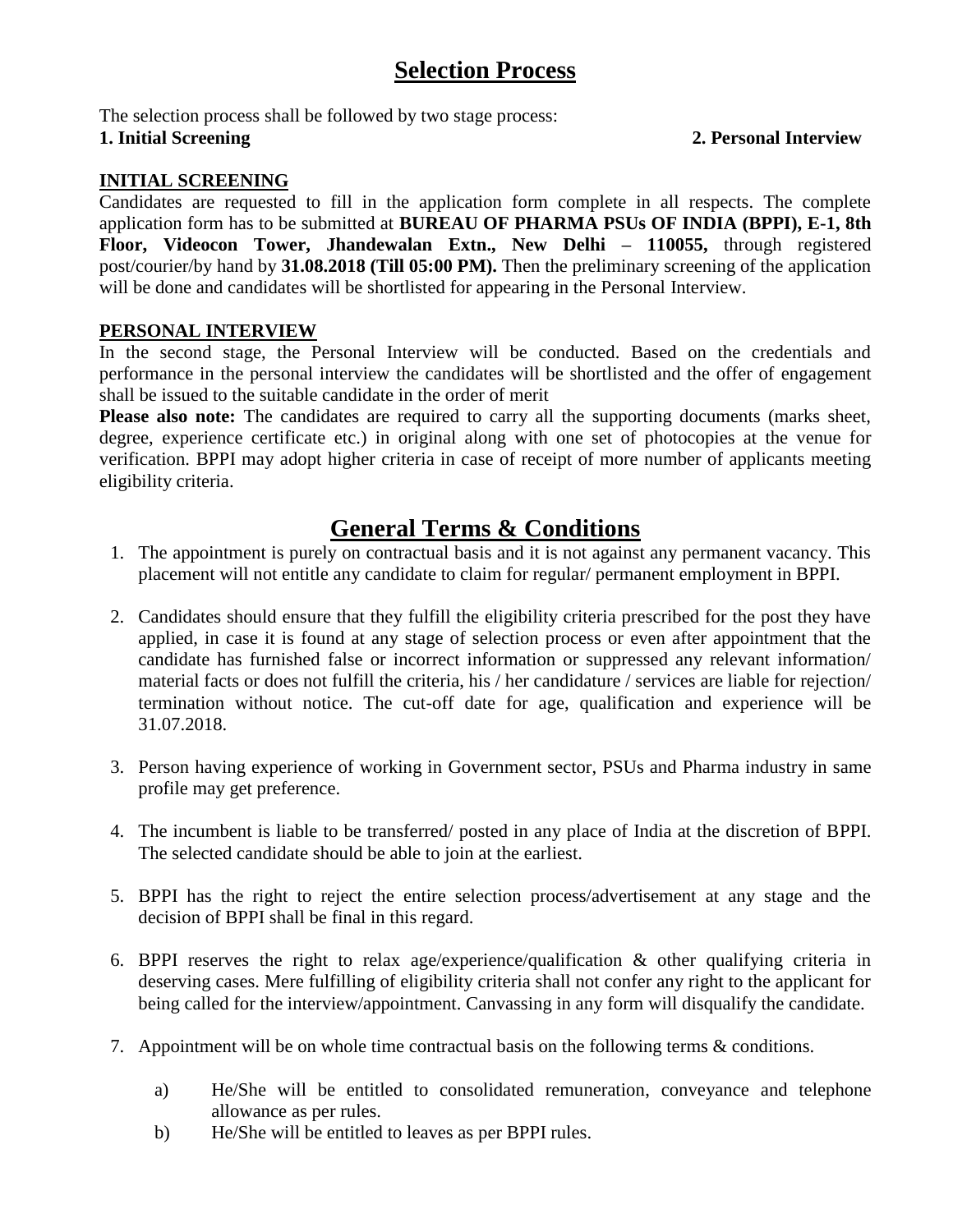- c) BPPI reserves the right to revise the terms & conditions during the tenure of the contract.
- 8. Initially contractual appointment will be for three years with three months' observation period. Following satisfactory performance after completion of three months' observation period, the employee contract will be extended for the rest of period.
- 9. Any corrigendum/clarifications on this advertisement, if necessary, shall be notified through our website.
- 10. Shortlisted candidates shall be called for interviews. Please note that no TA/ DA shall be paid to any candidate for appearing in interview in BPPI.
- 11. Candidates are advised to check their emails regularly as the interview dates shall be intimated via email.

| Date of Publication of Advertisement | 22.08.2018                              |  |  |  |  |
|--------------------------------------|-----------------------------------------|--|--|--|--|
| Last date for application Submission | 31.08.2018 (Till 05:00 PM)              |  |  |  |  |
| Interview Venue                      | <b>BUREAU OF PHARMA PSUs OF INDIA</b>   |  |  |  |  |
|                                      | (BPPI), E-1, 8th Floor, Videocon Tower, |  |  |  |  |
|                                      | Jhandewalan Extn., New Delhi - 110055   |  |  |  |  |

## **Important Dates & Information**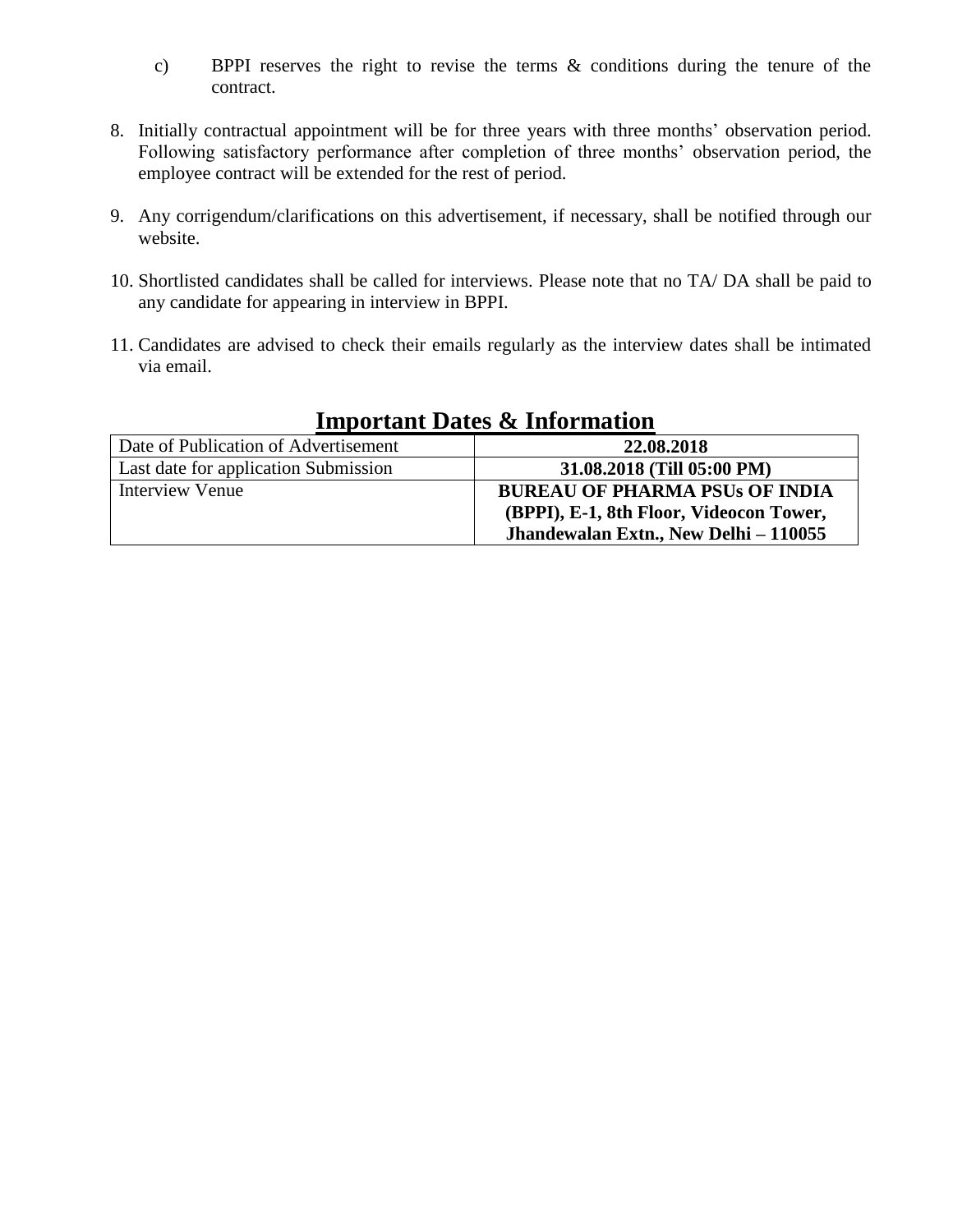## **BUREAU OF PHARMA PUBLIC SECTOR UNDERTAKINGS OF INDIA (BPPI)**

**(Society set up under the aegis of Department of Pharmaceuticals, Government of India) E-1, 8th Floor, Videocon Tower, Jhandewalan Extn., New Delhi - 110055**

## **Application for the Post of General Manager (Finance & Administration)**

| 1. Name of the Candidate                |                |
|-----------------------------------------|----------------|
| 2. Sex (Male/Female/Others)             | $\ddot{\cdot}$ |
| 3. Father's/Mother's Name               |                |
| 4. Age & Date of Birth                  | $\ddot{\cdot}$ |
| <b>5. Permanent Residential Address</b> | $\ddot{\cdot}$ |
| 6. Present mailing address              | $\ddot{\cdot}$ |
| 7. Contact No. & Email Id               |                |
| 8. Nationality                          | $\ddot{\cdot}$ |
| 9. Marital status                       | $\ddot{\cdot}$ |
| 10. Alternative contact no.             | $\ddot{\cdot}$ |
| 11. Languages known                     |                |
| Speak:                                  |                |

**Recent Photo**

**Write:**

#### **12. Educational Qualification (Starting from matriculation onwards):**

| S.<br>No. | Course/Certificate/<br><b>Diploma/Degree</b> | <b>Board/University</b> | Year of<br><b>Passing</b> | <b>Subjects (Main)</b> | %age of<br><b>Marks/Division</b><br><b>Obtained</b> |
|-----------|----------------------------------------------|-------------------------|---------------------------|------------------------|-----------------------------------------------------|
|           |                                              |                         |                           |                        |                                                     |
|           |                                              |                         |                           |                        |                                                     |
|           |                                              |                         |                           |                        |                                                     |
|           |                                              |                         |                           |                        |                                                     |
|           |                                              |                         |                           |                        |                                                     |
|           |                                              |                         |                           |                        |                                                     |
|           |                                              |                         |                           |                        |                                                     |